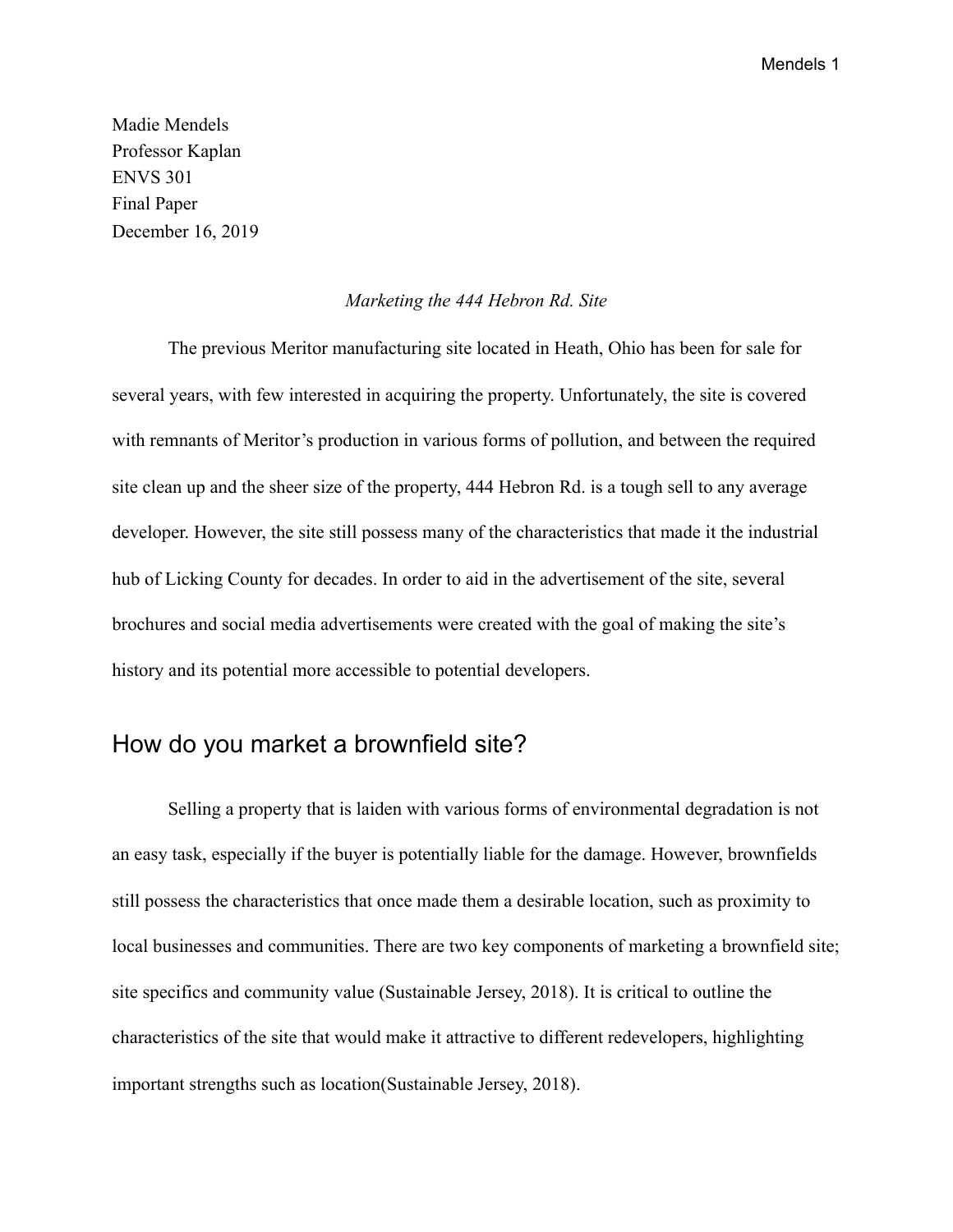Since selling a brownfield means that you are dealing with a site with contamination, it is

important to provide developers with as much information about the site as possible. Important

information includes, but is not limited to:

- Acreage/square footage
- Zoning
- Location
- Previous/current owner
- Price
- Photos of the property
- Contact information of seller and/or real estate agent

also want to see documentation about the current "environmental status of the property and any grants or incentives that may be available"(Sustainable Jersey, 2018). Providing this information up front will prevent any future issues with potential buyers and will ensure that developers are aware of their full investment in the property.

This is the basic information that developers will need about the site for sale, however, they will

 It is also important to keep in mind the audience that would be interested in the property, which will determine the different characteristics that may be highlighted. For example, for attracting industrial developers, it would be important to highlight characteristics of the site such as proximity to major roadways, railroads, and airports and information about the local workforce(Sustainable Jersey, 2018). However, if the goal was to develop the property in response to the surrounding community, highlighting local demographics, school systems, and the businesses that are currently located in that area would be the most relevant information to include(Sustainable Jersey, 2018).

 Finally, it is important to present the property for sale on multiple platforms. The site should not only be listed on the realtor site, but also should be listed on a brownfield listing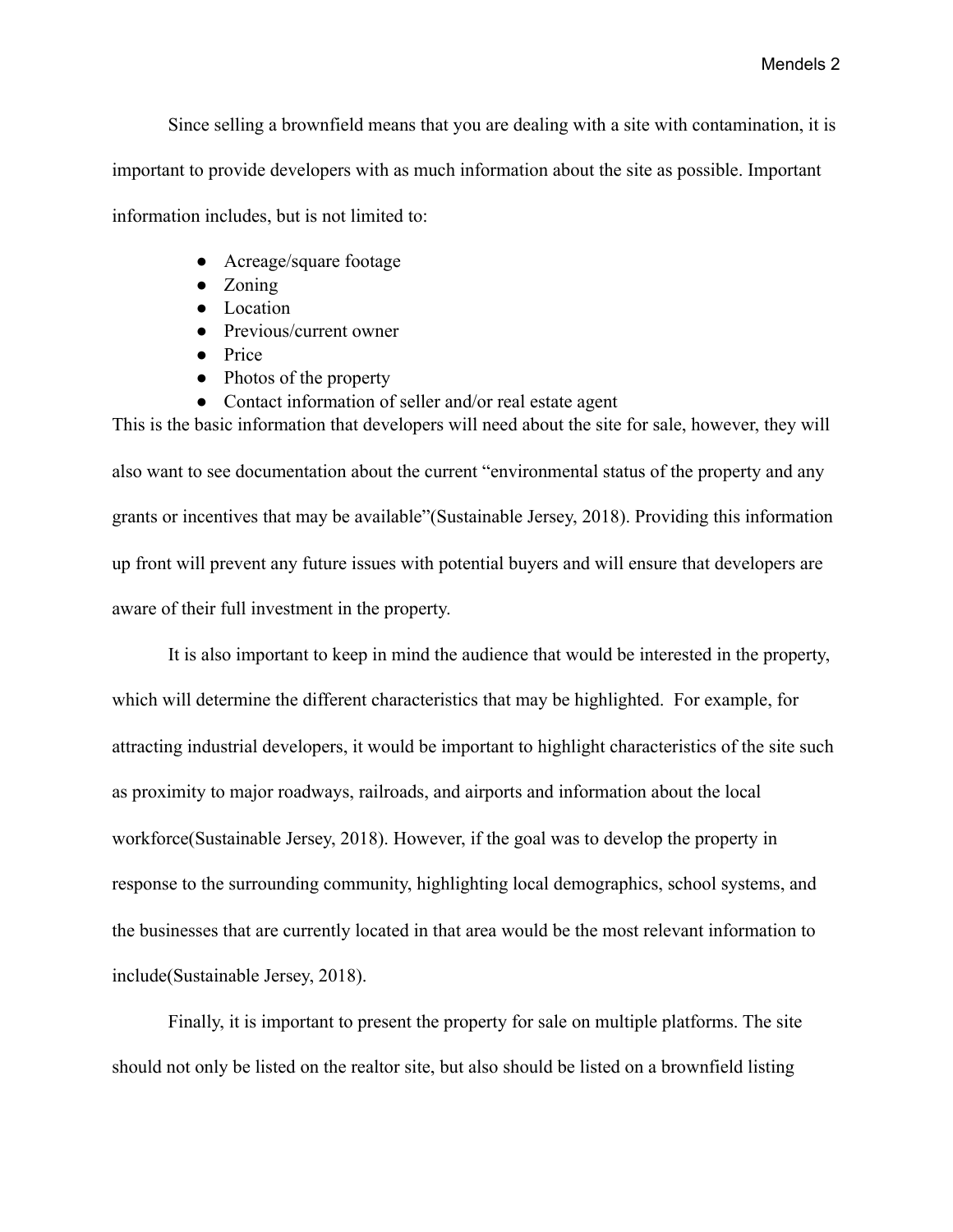website, such as brownfieldlistings.com(Sustainable Jersey, 2018). Other useful marketing platforms could include placing advertisements in real estate magazines, advertisements on social media, and providing the local municipal offices with information about the site(Sustainable Jersey, 2018).

### Meritor Proposals

When thinking about what the best platform to showcase the Meritor property, the concept of a brochure or information packet presented itself as the most efficient way to communicate important information about the property. This format is able to showcase all the information that may be desired by developers, such as a history and details of the property, as well as the key ideas of each development proposal. Below are the "about" pages that are featured in the brochures, Figure 1 is in both the destination and industrial proposal, while Figure 2 is featured in the comprehensive proposal.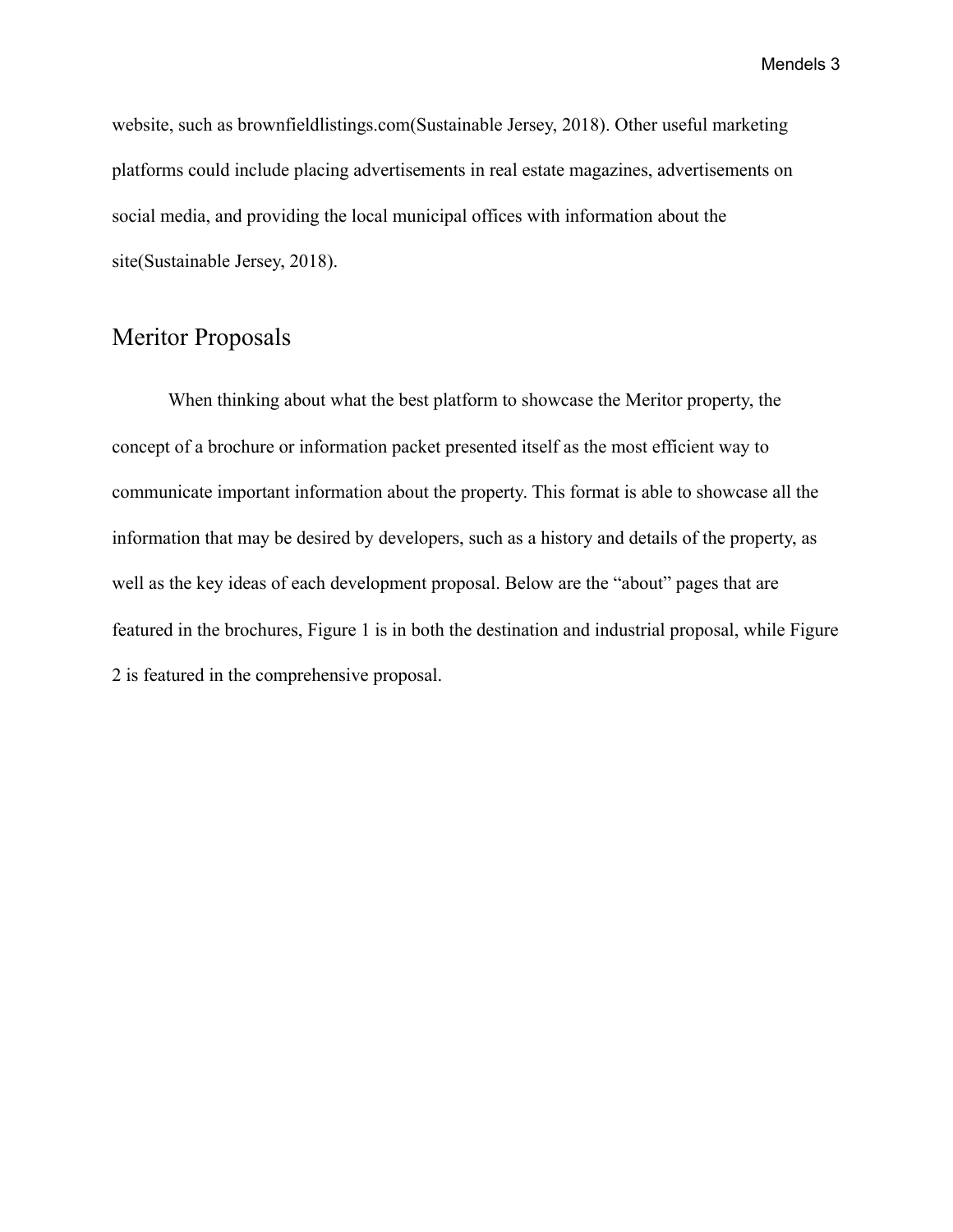

encompass the background information necessary to understand the site and give context to the development proposals. Three brochures were created, one for each development proposal (destination and industrial) and one that included both. The comprehensive brochure provides the



developer with basic information such as acreage and zoning(Figure 3), while all three brochures provide information about Meritor, who currently owns the property, as well as a brief description of the Newark Earthworks that are located across the street. It is important to include some information about the earthworks since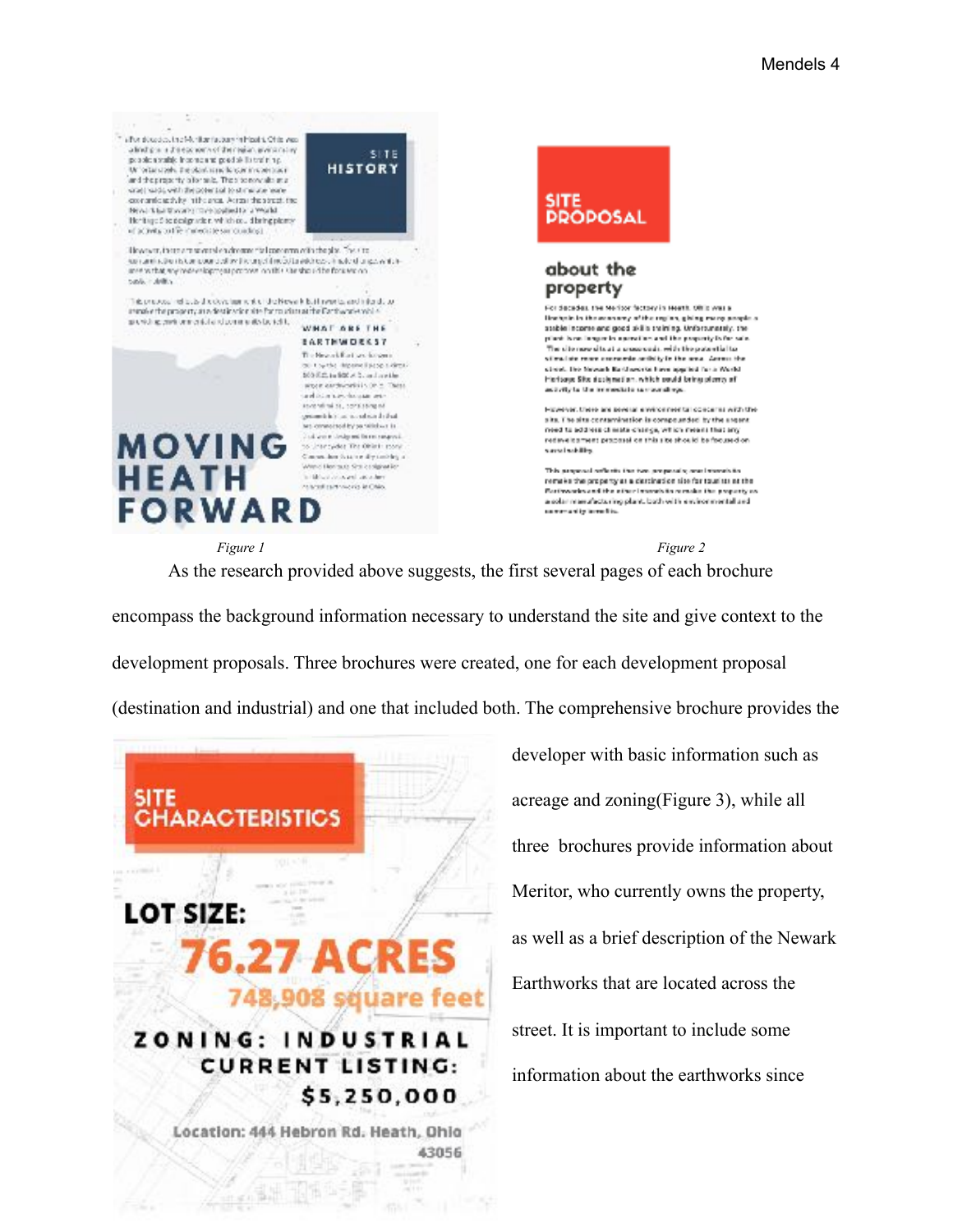both the destination and industrial proposal aim to incorporate the earthworks into the redevelopment of the site, while also keeping in mind that developers may be unaware of what the earthworks are.

#### *Figure 3*

The following pages of each brochure explain the specific information related to each proposal. Each section gives an overview of the proposal idea, as well as listing the strengths and challenges that the specific proposal idea has. The industrial proposal describes the idea of developing the site into a solar manufacturing plant that is powered by an onsite solar array. The introduction of another manufacturing facility would create an estimated 375 jobs for Licking County residents, while also demonstrating sustainable redevelopment on a brownfield. The following page includes a graphic of the proposed design for the industrial site, supported by information about the solar capacity of the site (see figures 4 and 5).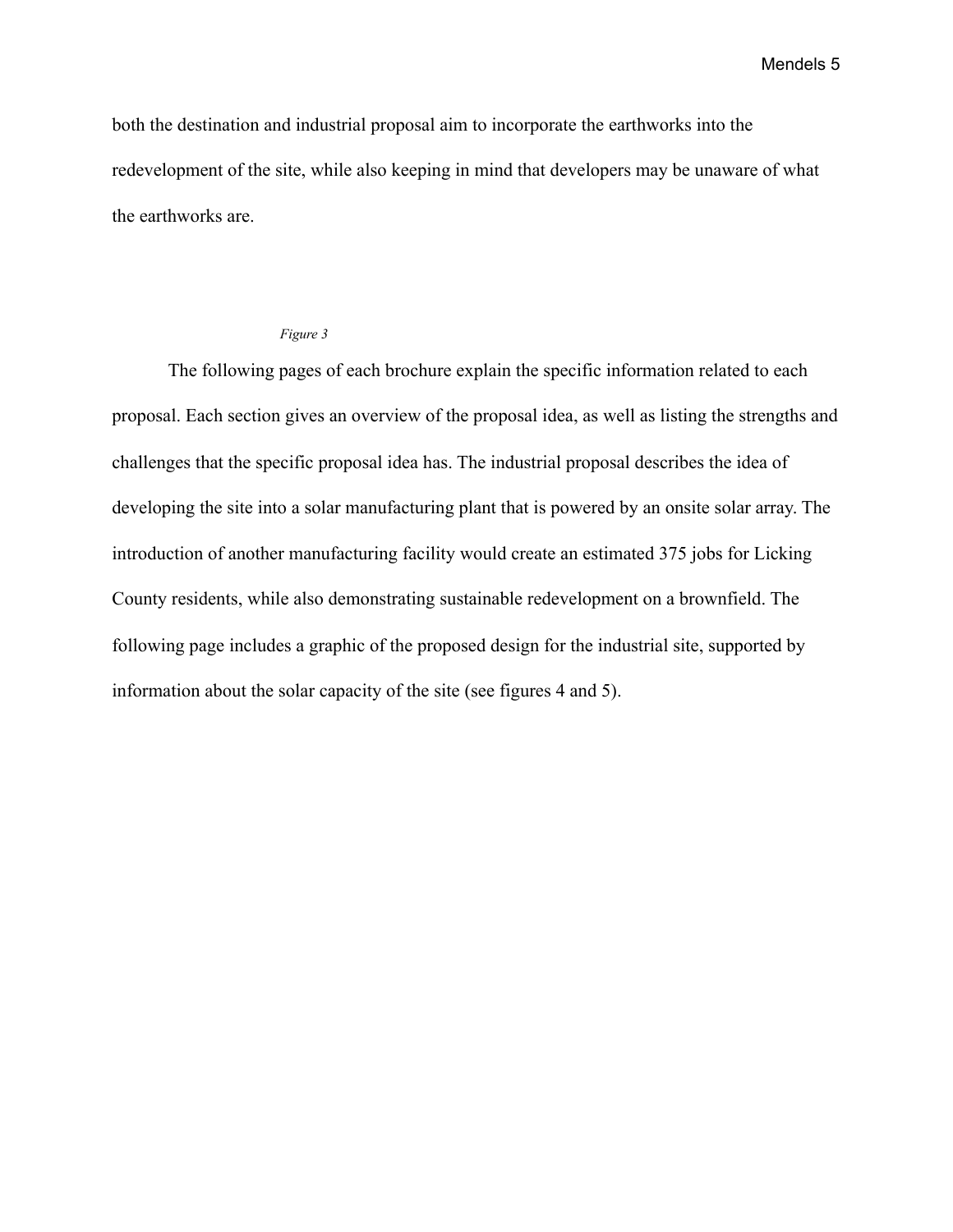

The destination proposal follows the same design and layout of information, in order to keep the format consistent between proposals. The destination proposal reviews the motivation behind developing the site with the Newark Earthworks and tourist audience in mind, providing specific ideas about what could be included inside a proposed museum and shopping plaza. These pages also include strengths and challenges, followed by a graphic of the destination proposal (see figures 6 and 7). The information about solar site capacity remains the same, since the solar capability of the site was estimated with both proposals in mind.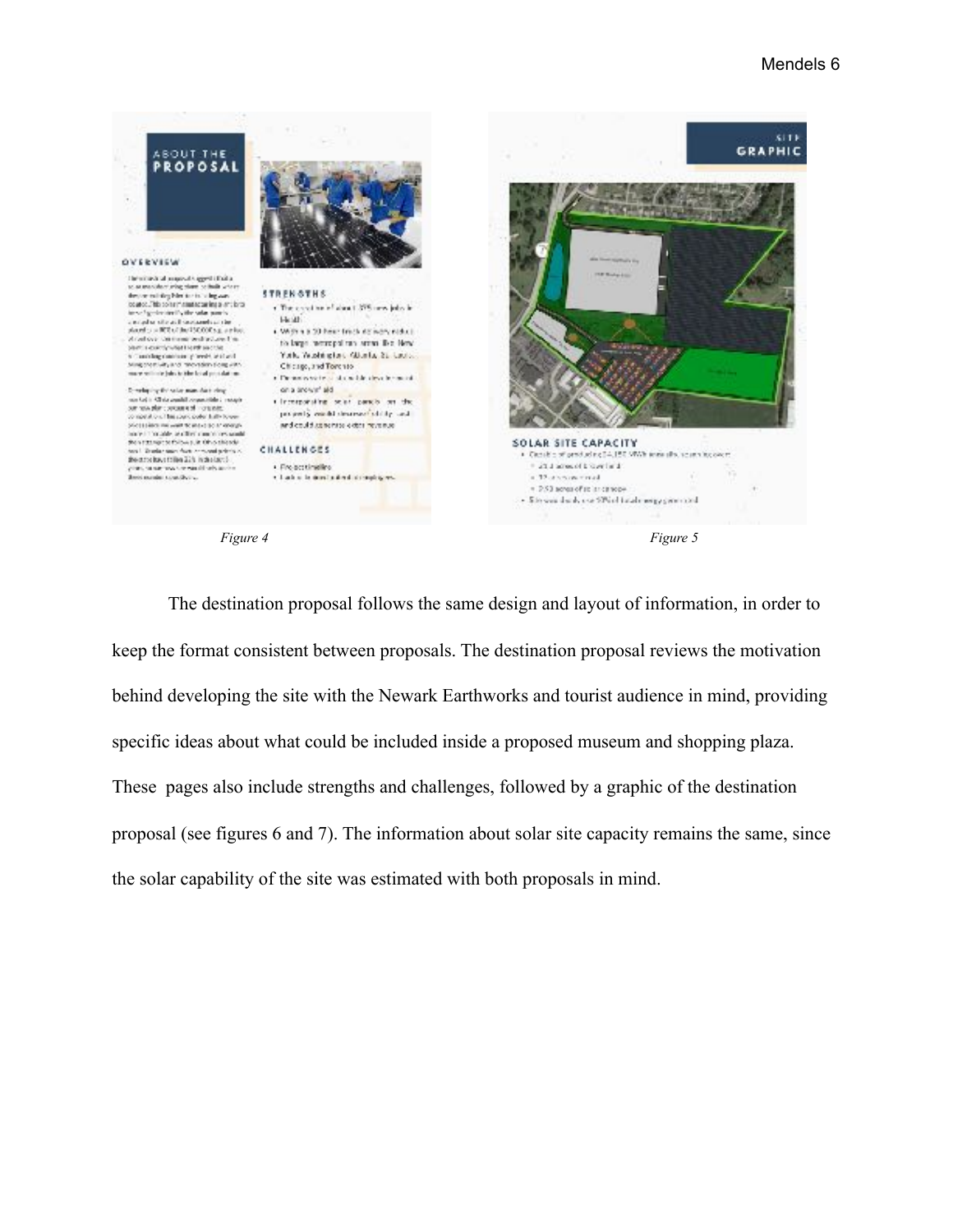



 The final page of each proposal provides with the developer about the implementation and use of solar energy on the property. It was clear in each proposal that installing solar on the contaminated areas of the property would be the best use of those spaces that could not be used for other aspects of the redevelopment process. It was important to include this information in each brochure because of its significant presence in each of the proposals and the potential positive impact it could have on the *Figure 8* Surrounding community.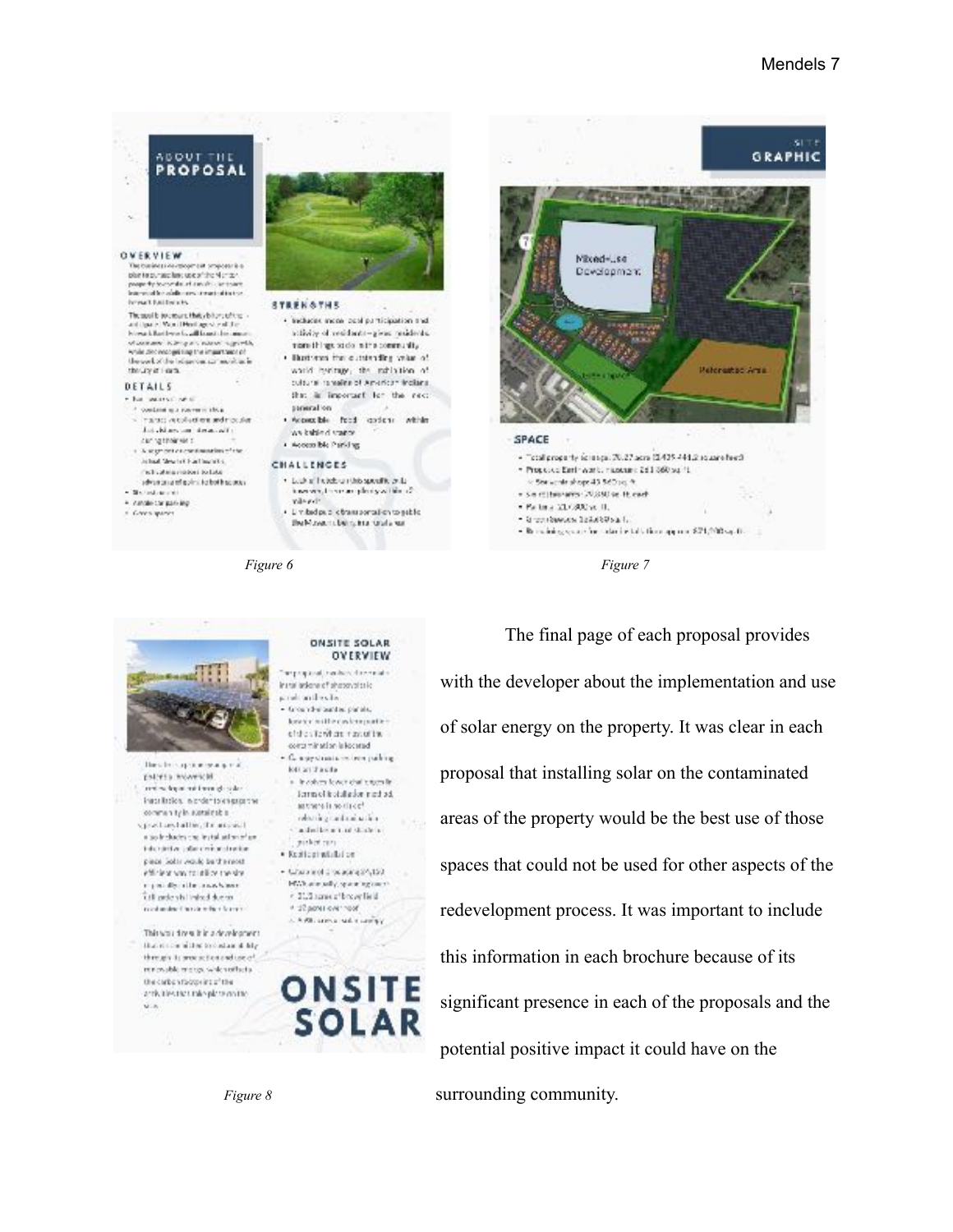# Social Media

Social media has become the primary way for businesses to sell their products and widen







their network, even in real estate. As of 2013, 97% of marketers use Social Media Marketing(SMM), with the most popular platforms being Facebook, Instagram, and Youtube (Oni, 2012). Recognizing the importance of social media in marketing today, three social media advertisements were developed to be included as a part of the marketing effort. The designs varied in their message and content with the intention of showing the variety of approaches that could be taken to promote this site. The first design has a distinctly different message than the other advertisements, as it provides less basic information about the site and has a clear eco-friendly message. The other advertisements examples focus on a broader, more generic audience. They include basic information that developers are initially interested in, as well as promote the potential strengths of the property.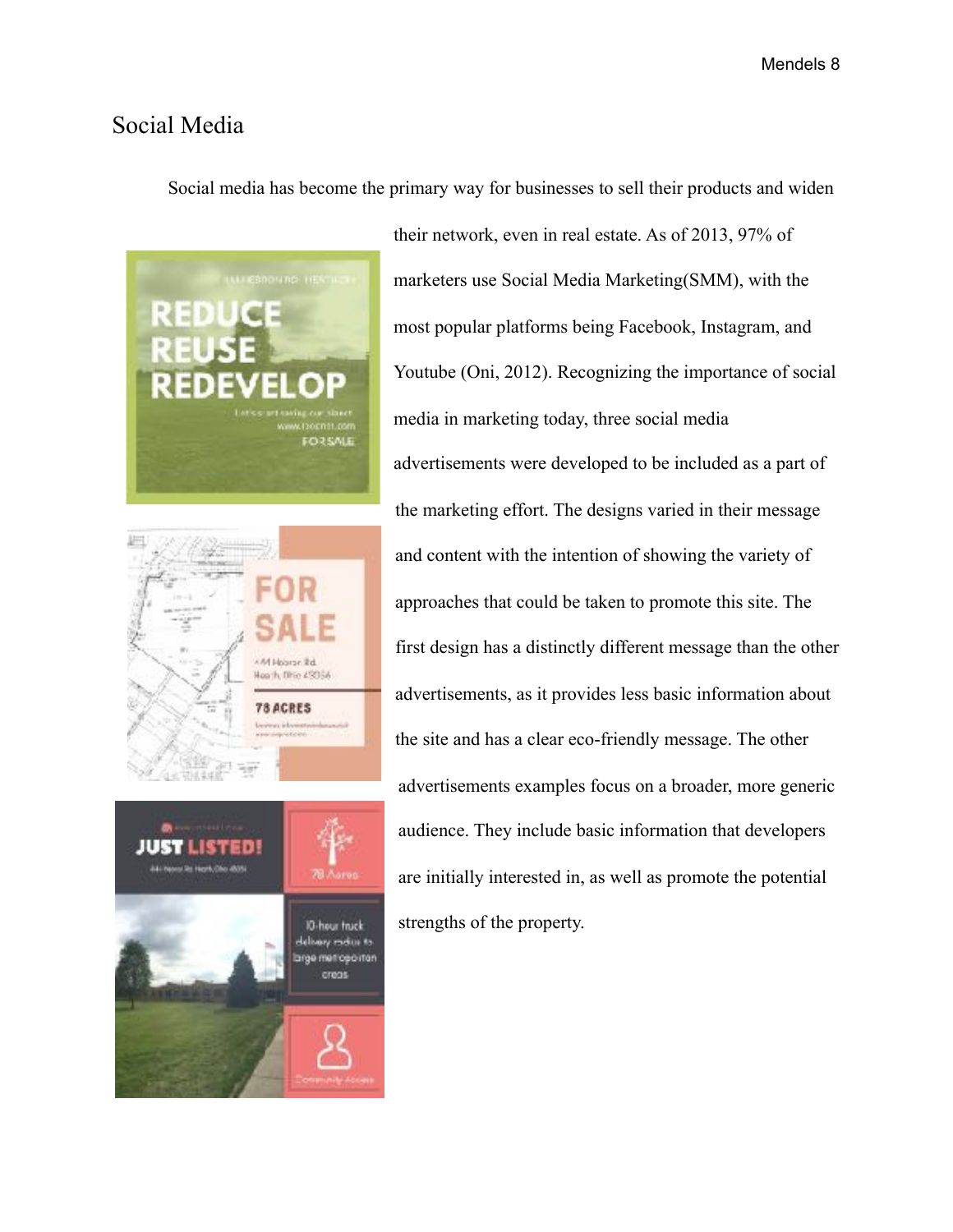# Conclusion

The goal of these brochures and advertisements is to make information about the Meritor property and the site proposals accessible to a wider audience, as well as consolidate critical take away information from each proposal. Each brochure was designed with the developer in mind, knowing that a lot of the information discussed in the Sustainable Redevelopment of 44 Hebron Rd. proposal requires an understanding of the background and location of the Meritor site. By consolidating each site proposal into a uniform and visually appealing format, it will hopefully be easier for potential developers to gain a better initial understanding of the site's history, the ideas behind the destination and industrial proposals, and the excitement of redeveloping this site sustainably.